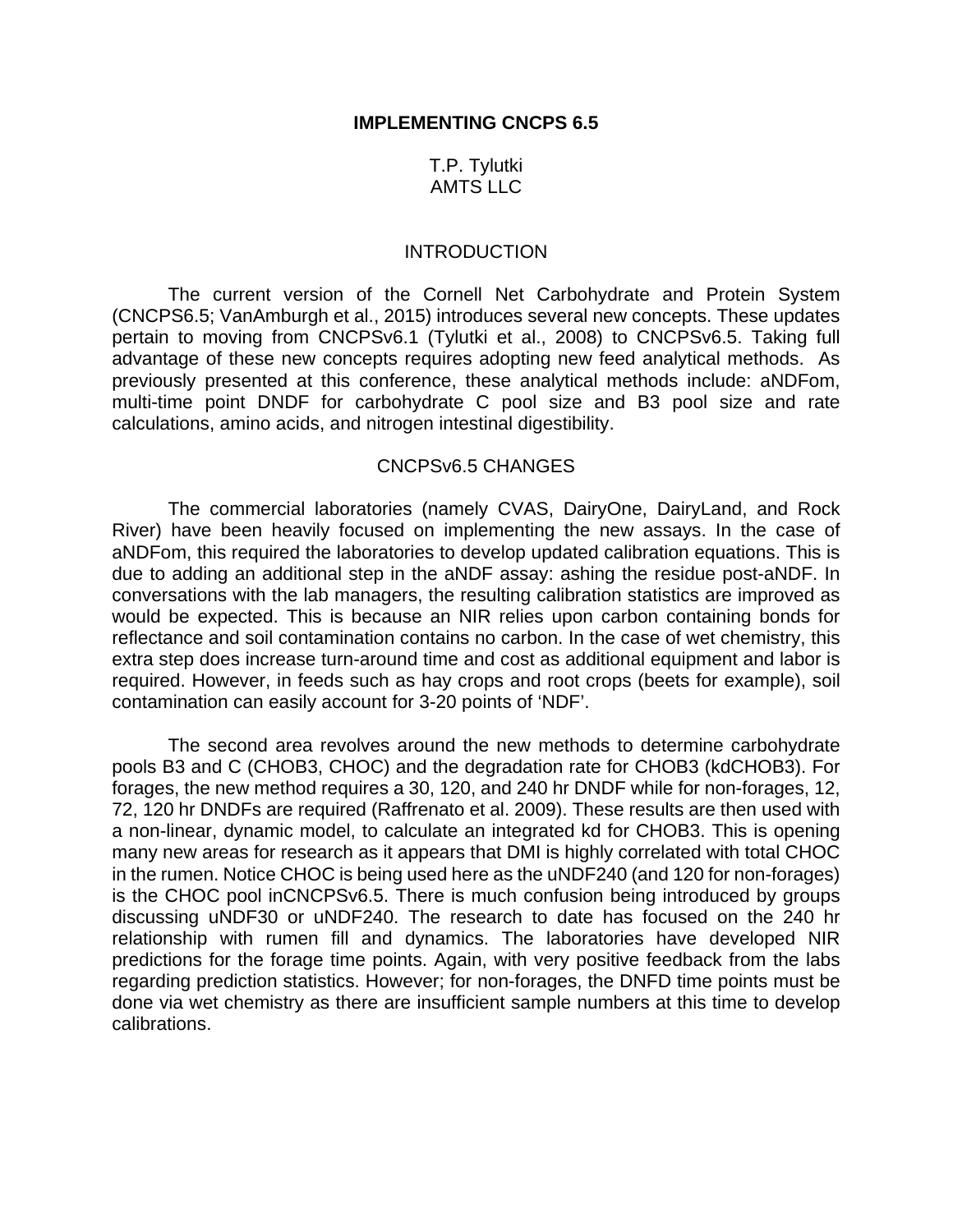The third area focuses on amino acids (Van Amburgh, et al. 2015). CNCPS6.5 revamped the entire amino acid structure. These changes relate to several areas. The first is the composition of all feeds. Historically, amino acids were expressed as a proportion of the insoluble residue. In this method, a standard soluble protein assay was conducted and amino acids determined on the residue. This method had never been adopted by commercial labs. While it was available on special request, very few samples and products were analyzed resulting in a mixed feed library. Furthermore, the second issue related to analytical methods, specifically sulfur containing amino acids. The net result was that nearly every feeds MET values were under-reported nearly 50%. The third area was related to the efficiency of use for amino acids. Historically, CNCPS had different efficiency values for maintenance and lactation. LaPierre et al. (2007), at this conference, presented research results for combined values. CNCPS6.5 adopted these combined values along with a revamped feed library.

The fourth area relates to measuring nitrogen intestinal digestibility. Ross evaluated several different methods. Historically, CNCPS has relied upon the detergent system to estimate protein pools and digestibility. While adequate for forages, it has been shown to be poorly correlated with protein pools and digestibility's in other protein products. As an example, what do NDICP and ADICP in blood meal represent? The objective was to develop an assay that could measure intestinal digestibility accurately and able to be implemented by the commercial labs for all feeds. Other methods (e.g. Modified Minnesota Three-Step, Ceasectomized Rooster, Mobile Bag) require specially prepared animals. Additionally, Ross found that the enzymes utilized by some methods were inconsistent and, in some cases, did not match cattle intestinal enzyme profiles. The new Ross method includes a 16-hr *in vitro* to estimate RUP, an acid hydrolysis estimating abomasal action, and then enzyme exposure estimating small intestinal action. The value reported is estimated intestinal indigestible nitrogen (IUN). The assay was evaluated with a lactation study (Gutierrez-Botero et al., 2014). In this study, two blood meal sources were used representing two different intestinal digestibility. Diets were iso-nitrogoneous and formulated to be MP limiting. According to the assay, there was a 20 g difference in nitrogen digestibility. Trial results showed a 2 kg difference in milk production. Evaluations with CNCPS6.5 compared ADICP (predicted no difference) and the IUN. The IUN results predicted a 2.5 kg difference in milk production. This shows the sensitivity of this new assay.

### IMPLEMENTATION

As a licensee, AMTS LLC implemented CNCPS6.5 biology with extreme care. The updates required repopulating all feed libraries and core biology changes. This required several interface changes and preparing multiple training materials prior to release. Throughout this time, AMTS evaluated diets from dairy farms and ingredients. One ingredient, AminoMax, was selected for further analysis incorporating all CNCPS6.5 updates. AFGRITec LLC, Watertown NY, manufactures AminoMax, a patented process to treat canola and soybean meal. The quality control program includes sampling all inand out-bound loads. Given the manufacturing process, the company expressed a large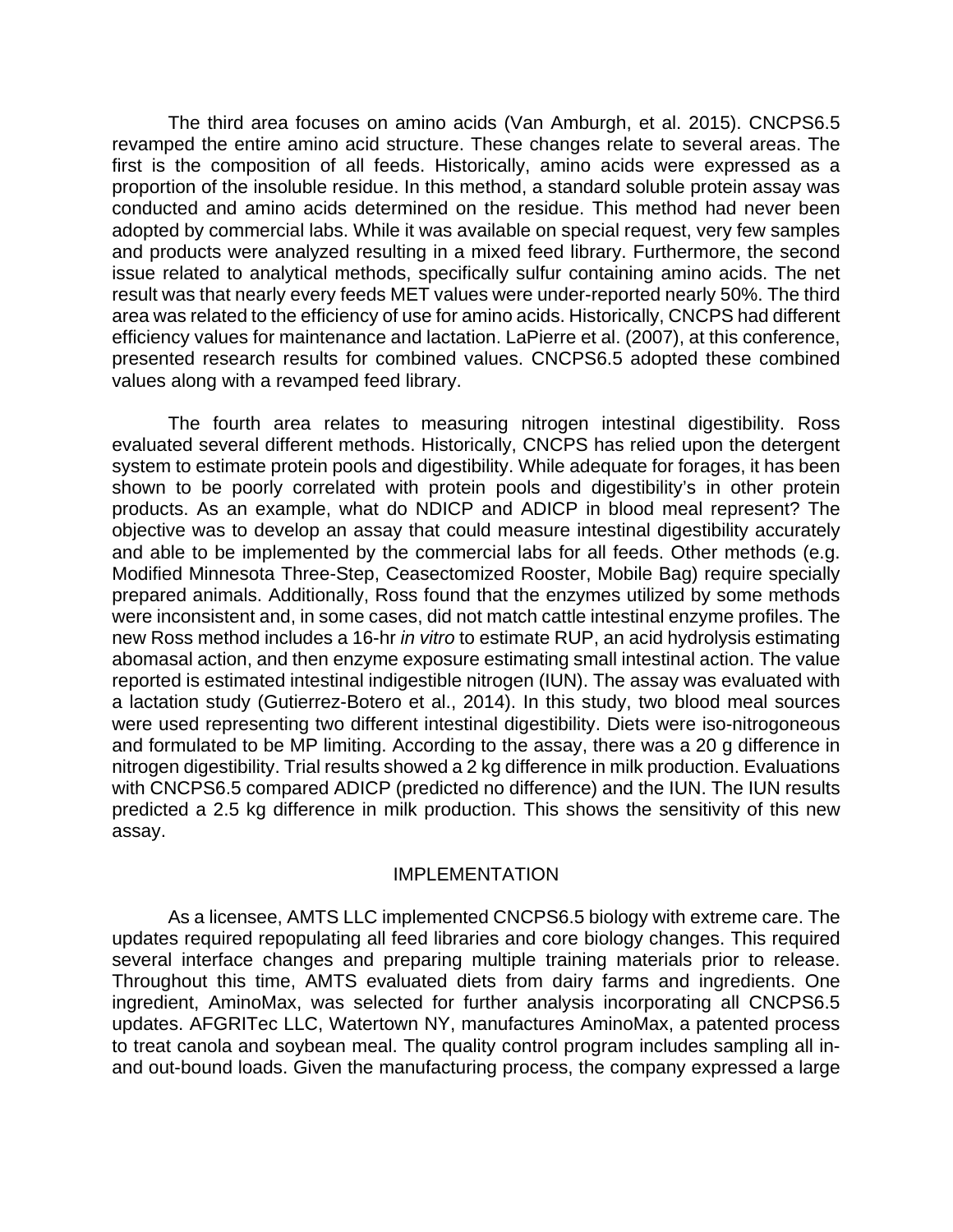interest in evaluating the product with the assays. Samples were submitted from various production, and experimental, runs to a commercial laboratory and Cornell University.

Table 1 contains the NDF analytical values utilized in this evaluation. Nutritionists for years have reported cows respond differently to canola meal then standard analytical results and models would suggest. Given that AminoMax is a treated soy/canola blend, these results clearly show there is significantly more available NDF then previously reported. As Table 2 shows, the lignin x 2.4 relationship for determining CHO C pool size greatly over-estimates the undigestible pool compared with 120 hr DNDF. In this case, the relationship is 1.36 x lignin indicating significant lower lignin cross-linking within the NDF matrix. Shifting the potentially digestible NDF pool from 29.7 to 60.2% NDF has significant impacts on ME and MP flows. Assuming a 6% passage rate, this pool size shift, and new kd calculations, result in 256% greater potential NDF degraded. Utilizing AMTS.Cattle.Professional, when fed at 2 kg, this equates to 0.5 kg higher ME and MP allowable milk production, 13 g MP, 1 g LYS, 1 g MET, and 175 g lower CHO C when using the new NDF digestibility methods.

|  |  |  |  | Table 1. AminoMax fiber components and digestibility. |  |  |
|--|--|--|--|-------------------------------------------------------|--|--|
|--|--|--|--|-------------------------------------------------------|--|--|

|             | <b>Analytical Values</b> | Units  |
|-------------|--------------------------|--------|
| aNDFom      | 28.0                     | $%$ OM |
| Lignin      | 8.2                      | $%$ DM |
| 12 hr DNDF  | 34.1                     | % NDF  |
| 72 hr DNDF  | 57.7                     | % NDF  |
| 120 hr DNDF | 60.2                     | % NDF  |

Table 2. AminoMax Carbohydrate (CHO) C and B3 pool size and B3 degradation rate.

|                    | CNCPS6.1 Based | CNCPS6.5 Based | Units |
|--------------------|----------------|----------------|-------|
| CHO C              | 70.3           | 39.8           | % NDF |
| CHO B <sub>3</sub> | 29.7           | 60.2           | % NDF |
| CHO B3 kd          | 4.5            | 71             | %/hr  |

Amino acid composition is shown in Table 3. As has been observed with all feeds, the change in methodology (%ISR vs %CP) changed values 1-20%. Some ingredients saw small changes, while others such as canola resulted in significant changes. Lysine in canola meal, for example, changed from 6.7% ISR to 5.7% CP. The CNCPS6.1 MET value (2.47% ISR) for AminoMax was a measured value. This highlights one of the issues Cornell identified with CNCPS6.1 amino acids. Namely, the improper hydrolysis and extraction prior to HPLC analysis accounting for approximately 50% of sulfur containing amino acids. Raw canola MET values changed from 1.4% ISR to 2.1% CP in the CNCPS6.1 to CNCPS6.5 transition. This highlights the issue of CNCPS6.1 library being confounded by improvements in amino acid analytical methods resulting in a 'mixed' library. Ingredients that were analyzed after the analytical error was determined, and corrected, all showed higher MET values. The analytical error was not well known or discussed, therefore, much confusion was observed when discussing MET with nutritionists.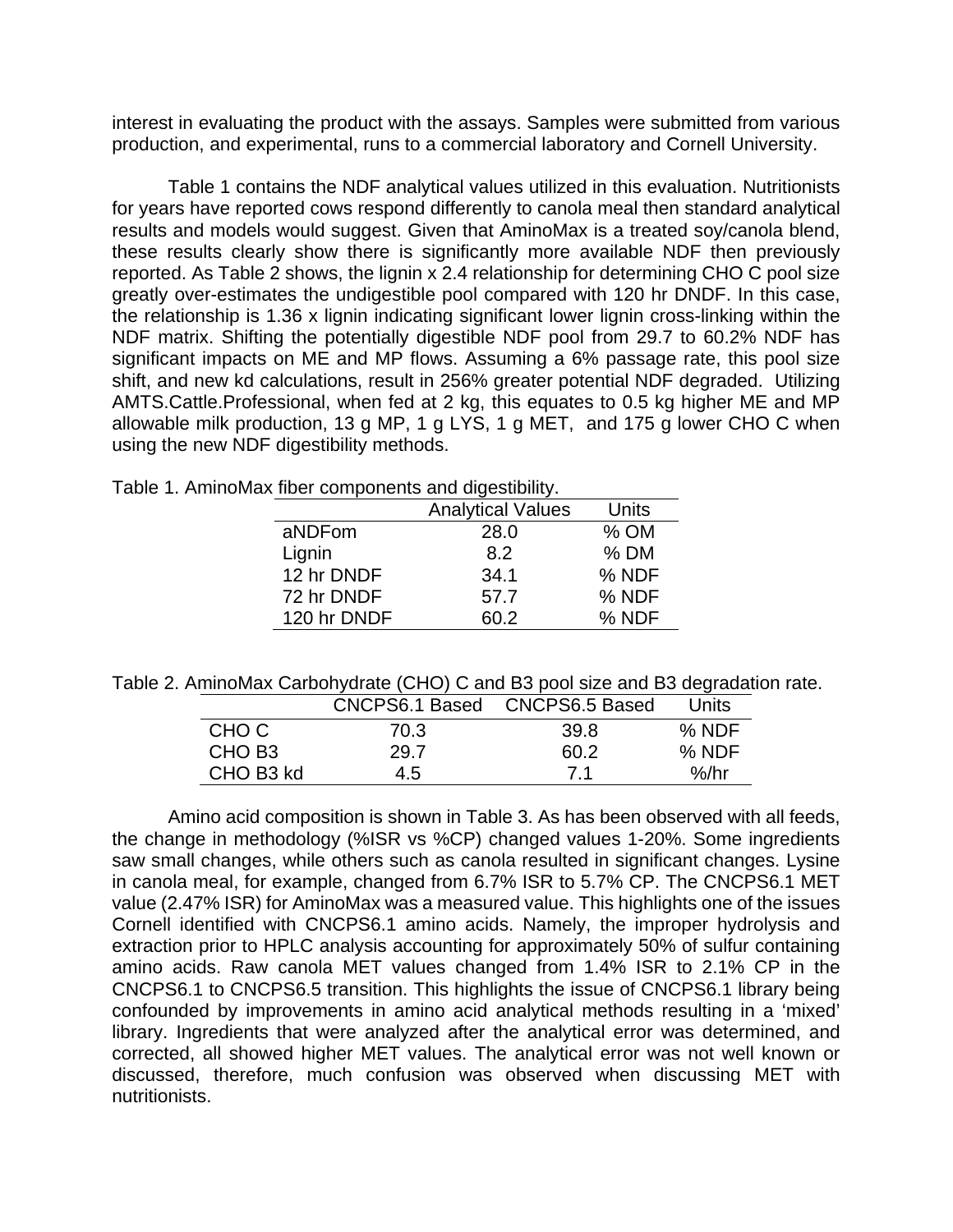|                  | 6.1               | 6.5 | 6.1          | 6.5 | 6.1      | 6.5 |
|------------------|-------------------|-----|--------------|-----|----------|-----|
|                  | Canola, expellers |     | Soybean Meal |     | AminoMax |     |
| Methionine       | 1.4               | 2.1 | 1.3          | 1.3 | 2.5      | 2.0 |
| Lysine           | 6.7               | 5.7 | 6.5          | 6.1 | 6.4      | 6.0 |
| Arginine         | 6.8               | 6.1 | 7.7          | 7.3 | 6.8      | 6.7 |
| <b>Threonine</b> | 4.9               | 4.4 | 4.8          | 3.9 | 4.7      | 4.7 |
| Leucine          | 8.0               | 7.0 | 8.7          | 7.6 | 8.2      | 8.2 |
| Isoleucine       | 4.9               | 4.2 | 4.0          | 4.5 | 5.0      | 4.5 |
| Valine           | 6.4               | 5.3 | 4.4          | 4.7 | 6.2      | 5.8 |
| <b>Histidine</b> | 4.0               | 2.6 | 2.7          | 2.6 | 3.8      | 2.9 |
| Phenylalanine    | 4.7               | 4.0 | 5.2          | 5.1 | 4.9      | 4.8 |
| Tryptophan       | 1.2               | 1.5 | 1.4          | 1.3 | 1.2      | 1.2 |

Table 3. Amino acid composition of three ingredients comparing CNCPSv6.1 (%ISR) and CNCPS v6.5 (%CP).

The Ross IUN results introduce a very interesting issue. Non-forage protein ingredients are critical for ruminant nutrition. It is well known that any process that involves heat decreases protein and amino acid intestinal digestibility. It is also well known that ADICP is inappropriate for estimating protein intestinal digestibility. As Cornell research has demonstrated, this assay is very sensitive allowing predicted performance to match observed milk production closely. This assay can be used as a component of manufacturing process control in the production of by-pass products. It is generally accepted that the IUN be implemented; however, given that this deals directly with commercial products, the first company to publish IUN results may be put at a competitive disadvantage as the values will be lower then any ADIN result.

Canola and soybean meal samples were submitted to Cornell for IUN analysis (Table 4). Five samples of unprocessed canola averaged 25.5% total N IUN (SD 2.6%). Processed canola (n=10) resulted in an average 19.9% total N IUN (SD 2.7%). At first glance, it would appear concerning that IUN of processed was lower then raw canola. However, this would suggest that the increase in RUP via processing results in a very highly digestible RUP fraction. Compared with the detergent methodology (ADICP), IUN is higher for all samples (unprocessed and processed, canola and soybean meal). These results should come as no surprise as the detergent system was never designed to evaluate protein digestibility.

Nutritionists have debated the value of different feeds and analysis for many years. This has resulted in over-feeding nutrients, thus potentially increasing cost and excretion. Canola is an excellent example of this conundrum. It is also important to understand that just because the Protein C fraction of canola increases 3x does not mean the canola is any worse. The new assay is akin to changing currency in that canola intestinal digestibility has always been lower but the detergent system was unable to describe this. Implementing the IUN assay will allow nutritionists to make more informed decisions and formulate more efficient diets. These statements are supported by data from Miner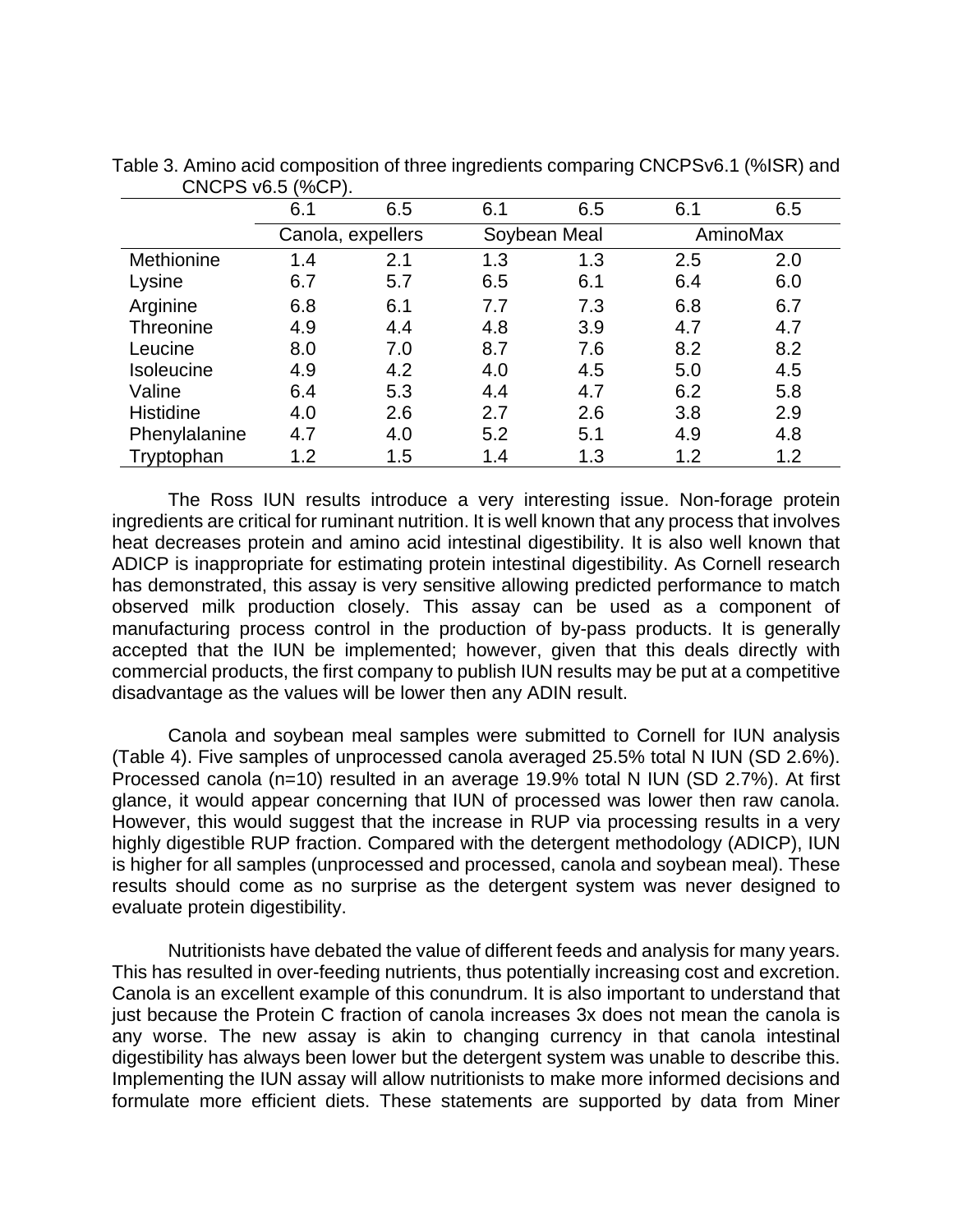Institute research where AminoMax was fed in a direct replacement (pound for pound dry matter) for another commercial by-pass protein. There was no statistical difference in any measured parameter with the exception of MUN with AminoMax fed cows lower (9.6 vs 11.4 mg/dL for AminoMax and competing product; respectively) (Tucker et al., 2015).

|                          | Canola Meal |           |     | Soybean Meal           |  |  |
|--------------------------|-------------|-----------|-----|------------------------|--|--|
|                          | Avg.        | <b>SD</b> | n   | <b>SD</b><br>Avg.<br>n |  |  |
| Unprocessed              |             |           |     |                        |  |  |
| ADICP (%CP) <sup>a</sup> | 8.4         | n/a       | n/a | 1.8<br>n/a<br>n/a      |  |  |
| IUN (%N)                 | 25.5        | 2.6       | 5   | 10.6<br>n/a            |  |  |
| Processed                |             |           |     |                        |  |  |
| ADICP (%CP)              | 9.4         | 0.7       | 6   | 1.2<br>0.3<br>5        |  |  |
| IUN (%N)                 | 19.9        | 2.7       | 10  | 3<br>10.8<br>1.6       |  |  |

Table 4. Intestinally unavailable nitrogen (IUN %N) of unprocessed and processed canola and soybean meal.

<sup>a</sup>Values from CNCPSv6.5 feed library for Canola Meal, Expeller

### FIELD IMPLEMENTATION

The new methods and updated amino acid composition/efficiency values implemented in CNCPSv6.5 allow the nutritionist to explain more production and formulation variance. Implementing CNCPSv6.5 should be done step-wise by nutritionists. AMTS.Cattle.Professional ver. 4 fully implemented CNCPSv6.5. During the upgrade process, user files were converted to implement the new amino acid composition values. While this is an important step, and allows nutritionists to evaluate amino acids with the latest information and improved confidence, it is only the first step. The CNCPSv6.5, and AMTS, feed libraries have fields for the new DNDF time points, uNDF, and IUN results. These fields are not populated with data however. And, if data is not present, the programs utilize CNCPS6.1 calculations. Data limitations, and normal variance between farm/source, make it nearly impossible to populate these fields. As commercial products are analyzed, a feed library could be developed; however, this takes time and resources. It is estimated that it would require approximately \$2 million USD in feed analysis to fully populate the existing library for these new methods.

The major commercial laboratories, along with their affiliates, introduced aNDFom early 2015 via NIR and wet chemistry. These laboratories have very good NIR calibrations for aNDFom on forages. Non-forages that could potentially be high in soil contaimination should be analyzed wet chemistry for aNDFom. These would include ingredients such as beets, cottonseed, cotton burrs, almond hulls, and other ingredients that would be prone to soil contact.

Moving towards uNDF is also recommended. Again, the aforementioned commercial laboratories and their affiliates began offering 30, 120, and 240hr DNDF via NIR in early/mid 2015. These results need to be reported, and inputted, as %NDFom. Diets high in non-forage NDF feeds should be analyzed for 12, 72, 120 hr DNDF as well.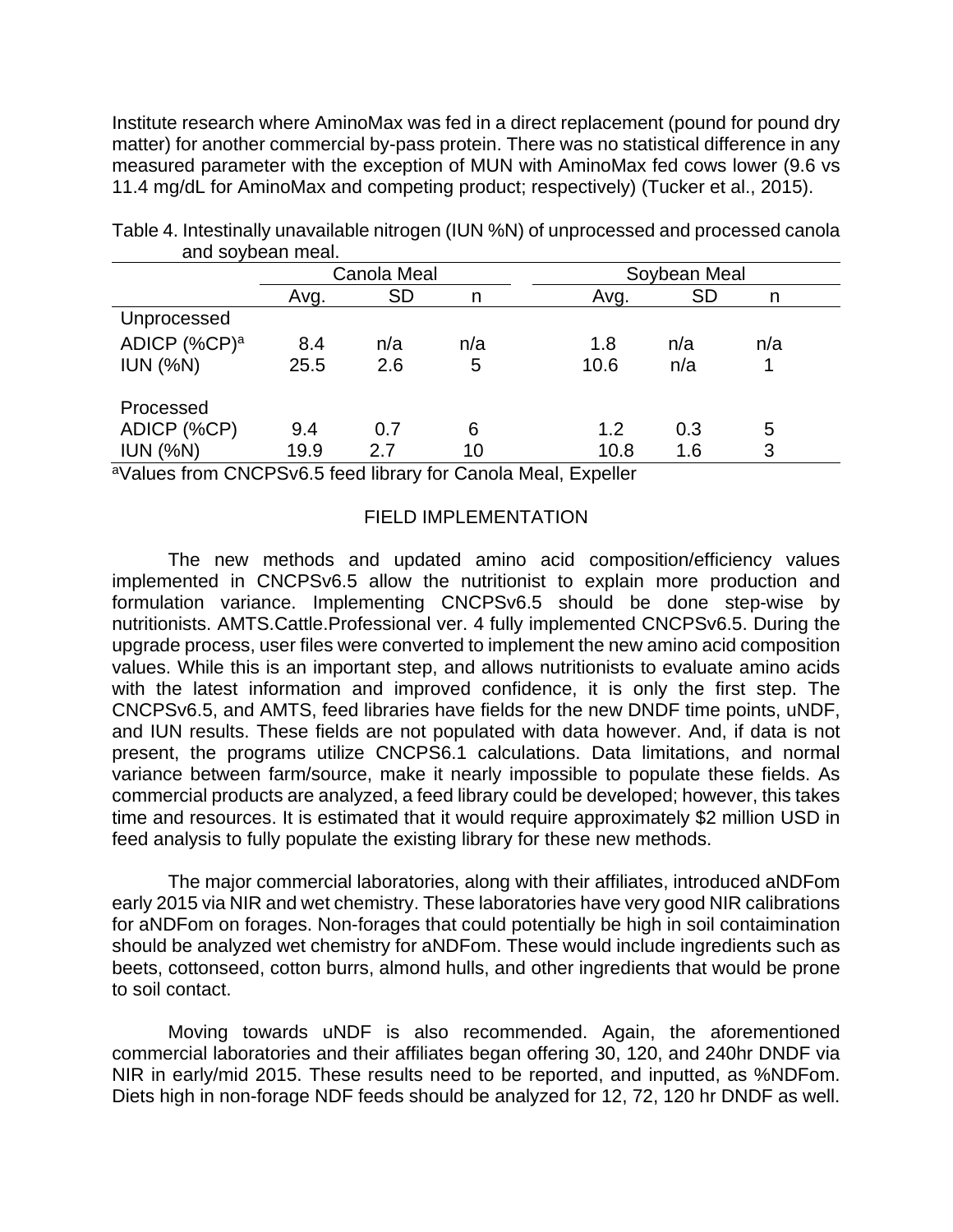Unfortunately, this must be done via wet chemistry. Given that greater then 70% of total CHO C comes from forages in typical diets, adopting the 30, 120, and 240hr DNDF is the most sensitive component. Feeds high in NDF, and less processed, should be next. Examples of these would be cottonseed, wheat middlings, canola meal, etc.

Implementing the Ross assay would be the final step with a focus on high protein feeds. The IUN assay is also the most difficult to implement. Attempting to implement this with only one or two feeds could greatly alter the perceived value of these feeds while optimizing or evaluating purchasing options. Implementing with only one or two feeds (e.g. an animal protein and a by-pass vegetable product) can be a powerful tool to evaluate product consistency and relative differences between products within class (e.g. two different animal protein sources) if the IUN is measured from both suppliers. It is recommended that IUN be implemented in two phases. The first phase would be high RUP products or those with known or suspected product variance (e.g. commodity blood meal, distillers grains, etc.). Within CNCPSv6.5 and AMTS, inputting IUN initiates several changes in the code. A user can input the IUN, evaluate the diet, and then input zero IUN and compare. During this time, a user feed library populated with IUN results can be developed. As additional feeds are added, formulation can become more IUN based. The second phase would be lower RUP feeds (e.g. soybean meal). Individual consultants are at a disadvantage here given their access to limited sample numbers. Consultant groups and feed companies should develop internal projects to develop a IUN based feed library. Regardless, nutritionists should request IUN results for commercial RUP products. Given the commercialization of the assay, it is now possible to include this as a standard quality control assay.

# **CONCLUSION**

Modeling is an evolutionary process. The CNCPS has been able to capture research results and improve accuracy and formulation. Many times, these improvements introduce new inputs and outputs while forcing nutritionists to re-evaluate current thinking. The move from CNCPSv6.1 to CNCPSv6.5 biology is one of these re-evaluation points. Modern formulation packages and the commercial laboratories have worked closely together to ensure the new assays and biological modeling is implemented for nutritionists to take advantage of. Future model enhancements will allow nutritionists to evaluate dry matter intake differently and further fine-tune formulations. The CNCPSv6.5 is a step towards a fully dynamic supply model (CNCPSv7) and many CNCPSv7 concepts are introduced in CNCPSv6.5. AMTS user feedback supports implementing CNCPSv6.5 biology rapidly due to improved accuracy and the ability to improve animal performance.

## REFERENCES

Gutierrez-Botero, M., A. Foskolos, D.A. Ross, and M.E. Van Amburgh. 2014. Balancing for intestinal nitrogen indigestibility in high producing lactating cattle: one step closer to feeding a cow like a pig?. Proc. Cornell Nut. Conf., 140-147.